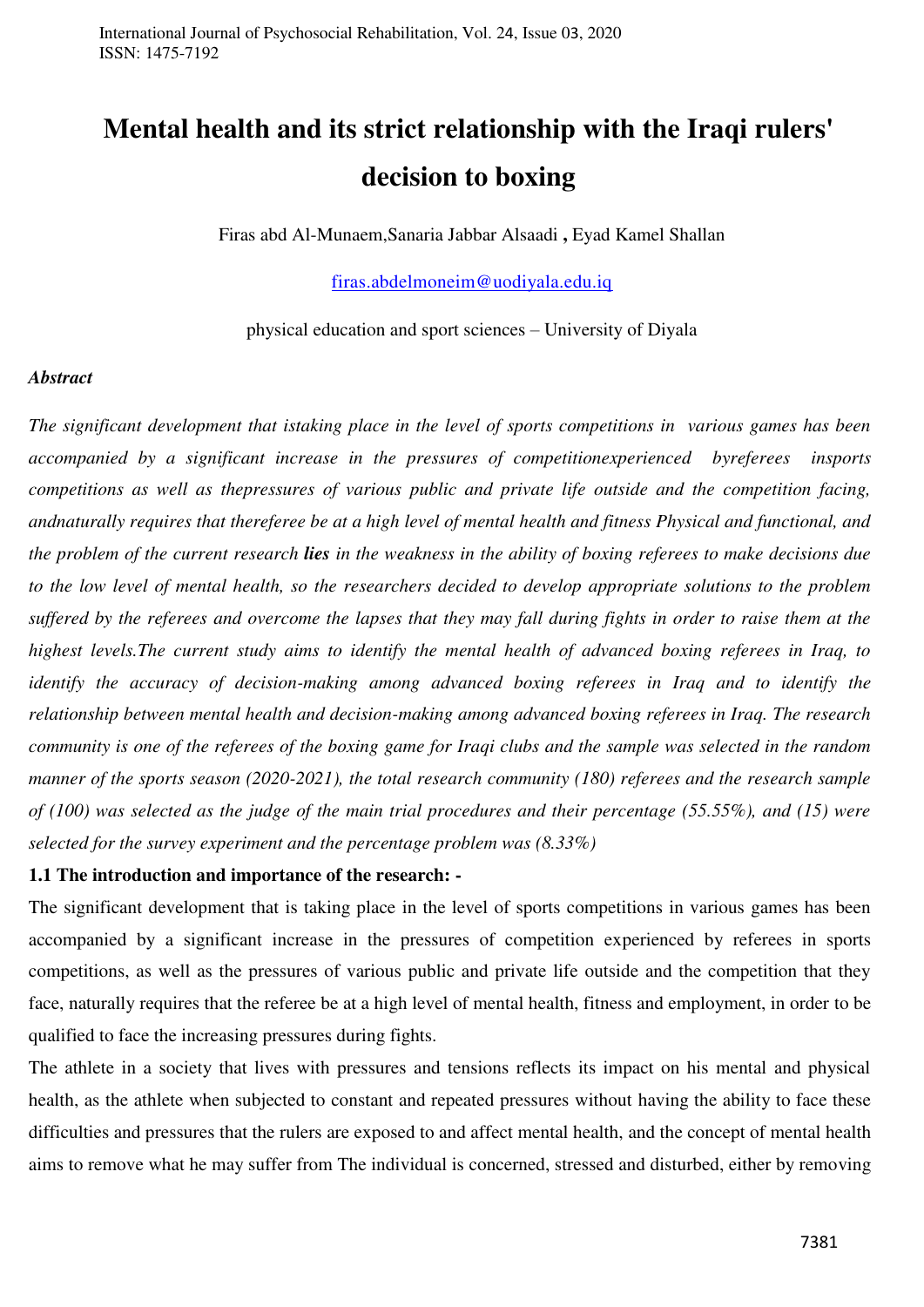or alleviating the symptoms causing the disorder, and helping the human being to live with the stresses and psychological crises he may encounter (Alosi Jamal Hussein, 1990,p. 45+46)

Mental health has a great impact on the referees of individual games, including home games, especially boxing, especially on how to perform, because it isthe main and powerful engine to reach the best results and achievesuccesses during fights.

Decisions are "aside in our daily lives and when they are made consciously or unconsciously,they will have many consequences in the life of the individual, including the lives of athletes, particularly boxing referees, andtherefore the main tool we use in the face of opportunities, challenges and uncertainties in life (Malik Abdul Ghani, 2005, p. 213)

The importance of the current research lies in measuring mental health and its relationship to the accuracy of decision-making for the referees of boxing (individual games) through the measures of mental health and decision-making for referees, anddue to the importance of decision-making in the life of the individual and its impact on thereality of its existence in many respects, the decision-making process has received the attention of many sciences such as psychology, physiology, training science and other sciences, scientists point out that most decisions made by the individual, including athletes, especially referees, are important and the reason for this importance is the results that cast a shadow on the individual and the individuals associated with it, Making good decisions is one of the most important factors that have a significant impact on the compatibility of the individual (governance) psychologically, socially, professionally and academically.

## **1- 2 the problem of searching: -**

The problem with the current research lies in the weakness in the ability of boxing referees to make decisions due to the low level of mental health, so the researcher decided to develop appropriate solutions to the problem suffered by the referees and overcome the lapses that they may fall during fights in order to raise them at the highest levels.

## **1- 3 search objectives: -**

- 1. Learn about the mental health of the rulers of Iraq's boxing clubs.
- 2. To know the accuracy of decision-making among the referees of Iraqi boxing clubs.
- 3. Learn about the relationship between mental health and decision-making among the rulers of Iraqi boxing clubs.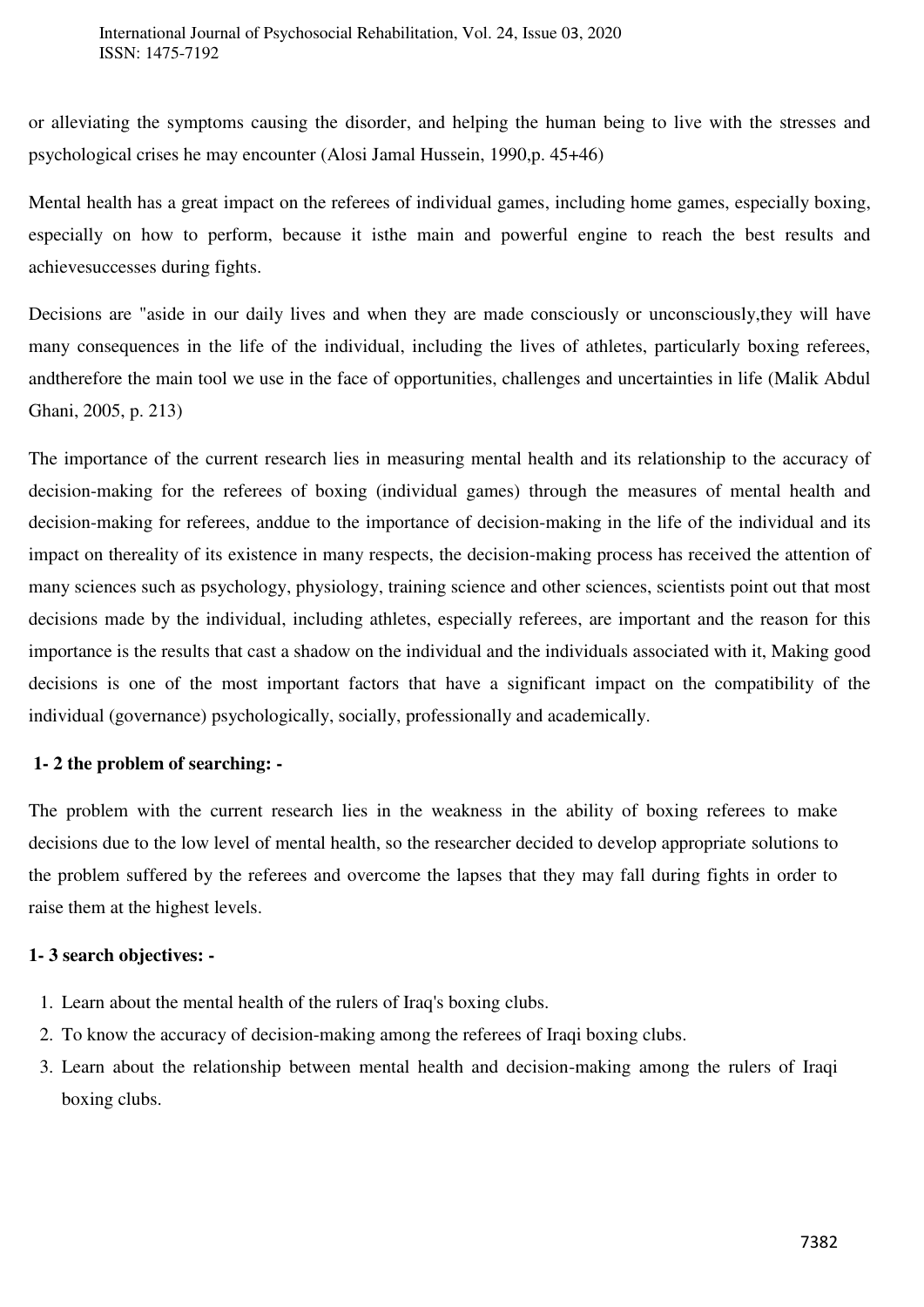International Journal of Psychosocial Rehabilitation, Vol. 24, Issue 03, 2020 ISSN: 1475-7192

# **1.4 Areas of research: -**

- 1-4-1 Human Field: Referees of Iraqi Boxing Clubs.
- 1-4-2 Temporal Domain: 10/12/2020 to 25/4/2021
- 1-4-3 Spatial Area: Sports Halls for Iraqi Clubs

# **2. Research methodology and field procedures: -**

# **2.1 Search method: -**

 The method "is the method used by the individual to reach a certain goal), through the above, the researchers used the descriptive method in the survey method to suit the nature of the research problem to be solved" (AkramKhattabiya,1997,189)

# **2-2 The research community and its sample:**

The choice of "thesample of research depends on the phenomenon to be studied, and when the researcher collects his data and information, he "resorts to collecting it either fromthe whole community or appointed by his representative to thiscommunity" (AmerIbrahim Qandilji, 1999, p. 137).

The research community consists of the rulers of the Iraqi clubs in boxing and the sample was chosenin the deliberate manner of the sports season **(2020-2021),** and the total research community of the sample **(180)** was judged and accordingly the researchers chose the sample of the research sample of the governors of the clubs of Iraq **(100)** referees and their percentage **(55.55%),Fifteen** judges were selected for the survey experiment and the percentage problem is **(8.33%).**As shown **in Table 1**

## **Table 1**

| to              | name         | number         | Sample number of trials |                | Percentage |
|-----------------|--------------|----------------|-------------------------|----------------|------------|
|                 | Province     | Rulers         | Home                    | Reconnaissance |            |
| $\mathbf{1}$    | Baghdad      | 40             | 40                      |                |            |
| 2               | <b>Basra</b> | 25             | 25                      |                |            |
| $\overline{3}$  | Nasiriyah    | 31             | 31                      |                | 55.55%     |
| $\overline{4}$  | Maisan       | $\overline{4}$ | $\overline{4}$          |                |            |
| $5\overline{)}$ | Diyala       | $\overline{2}$ |                         | $\overline{2}$ | 8.33%      |
| 6               | Intermediary | 13             |                         | 13             |            |
| $7\phantom{.0}$ | Najaf        | 34             |                         |                | 36.12%     |
| 8               | Karbala      | 31             |                         |                |            |
| Total           |              | 180            | 100                     | 15             | 100%       |

## **Details and sample of the research community**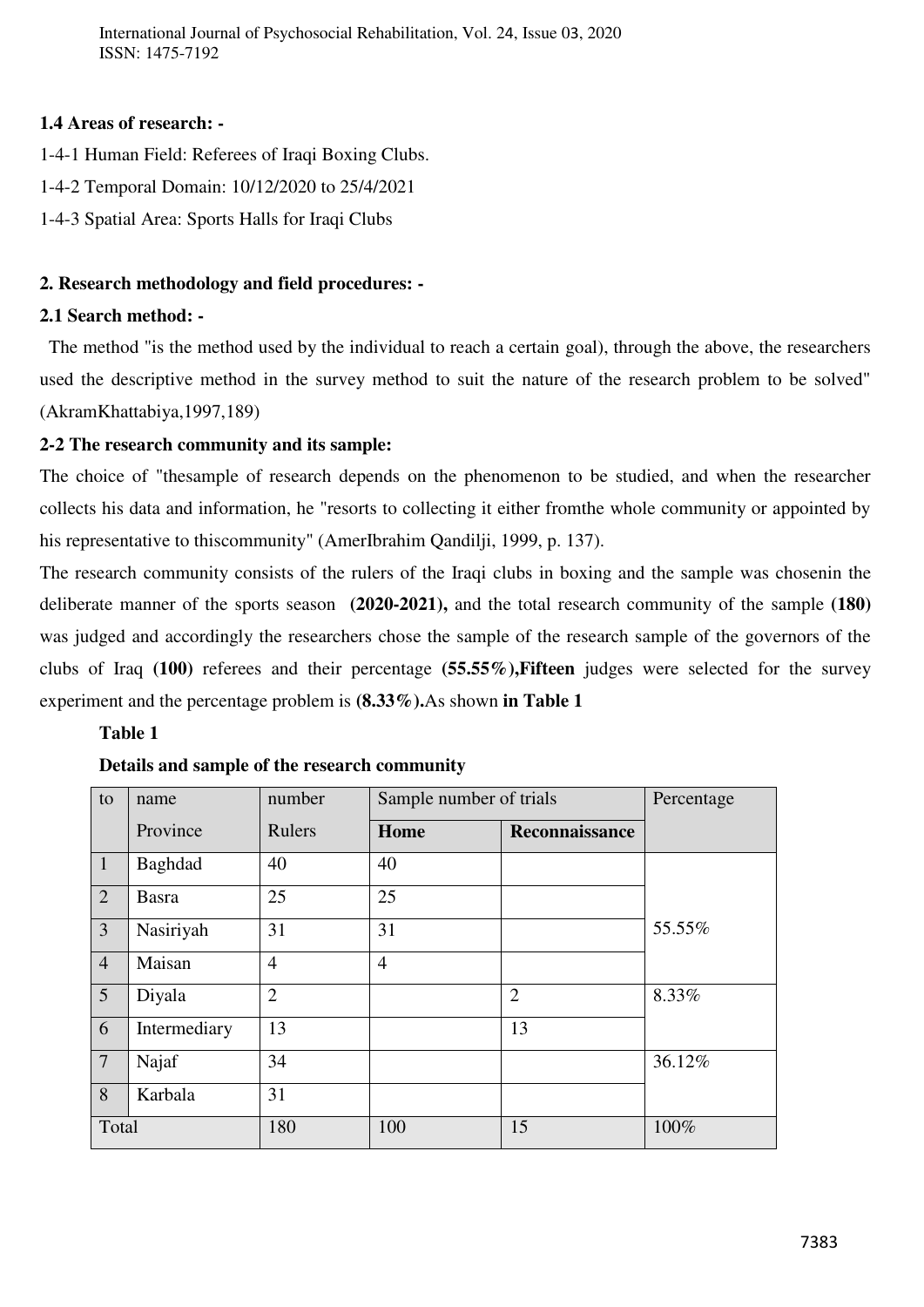International Journal of Psychosocial Rehabilitation, Vol. 24, Issue 03, 2020 ISSN: 1475-7192

#### **2-3 Devices, tools and information collection methods: -**

Search tools "are the means through which the researcher can collect data and solve the problem to achieve the objectives of research, whatever those tools are from data, sample and devices" (Mohamed Sobhi Hassanein, 1995, p. 273)

## **2-3-1 Devices, tools and means of collecting information used in the research: -**

The researchers used the means by which they could obtain the data and information required to solvethe form of research and achieve its objectives, including

- Stopwatch
- Dry pens
- Questionnaire form
- laptop
- Interview

#### **2.3.2 Key search procedures: -**

#### **2.3.2.1 Mental health and decision-making measures:**

**Mental health and decision-making:** - The measures of mental health and decision-making attributed to (Iyad Kamel, 2017), which includes (14) paragraphs which contains five alternatives are (always, Often, sometimes, rarely, never) as well as the decision-making measure used by the researchers, which includes (25) paragraphs followed by researchers in order to obtain two measures in which the available secometry characteristics such as honesty, stability, objectivity and abilityto distinguish, allen & yen: 1979 P154 indicate that the process of applying the scale goes throughseveral stages:

#### **2.3.2.2 Correcting the scale:**-

Correcting the scale depends on the type of scale used and on the actions taken for correction purposes and the corrector or researcher must take into account objectivity when setting grades, which requires two things:

#### **1. Provide a correction key for the test.**

Todetermine"procedures to match the sample answers to the answer key that the researcher basically designs to measure the degree of each judgment on test questions"(SamiMohammed Melhem, 2002, p. 225)

#### **2.3.3 Reconnaissance experiment: -**

The researchers conducted the reconnaissance experiment, which is "a preliminary mini-experiment similar to the main experiment carried out by the researchers before they conducted the main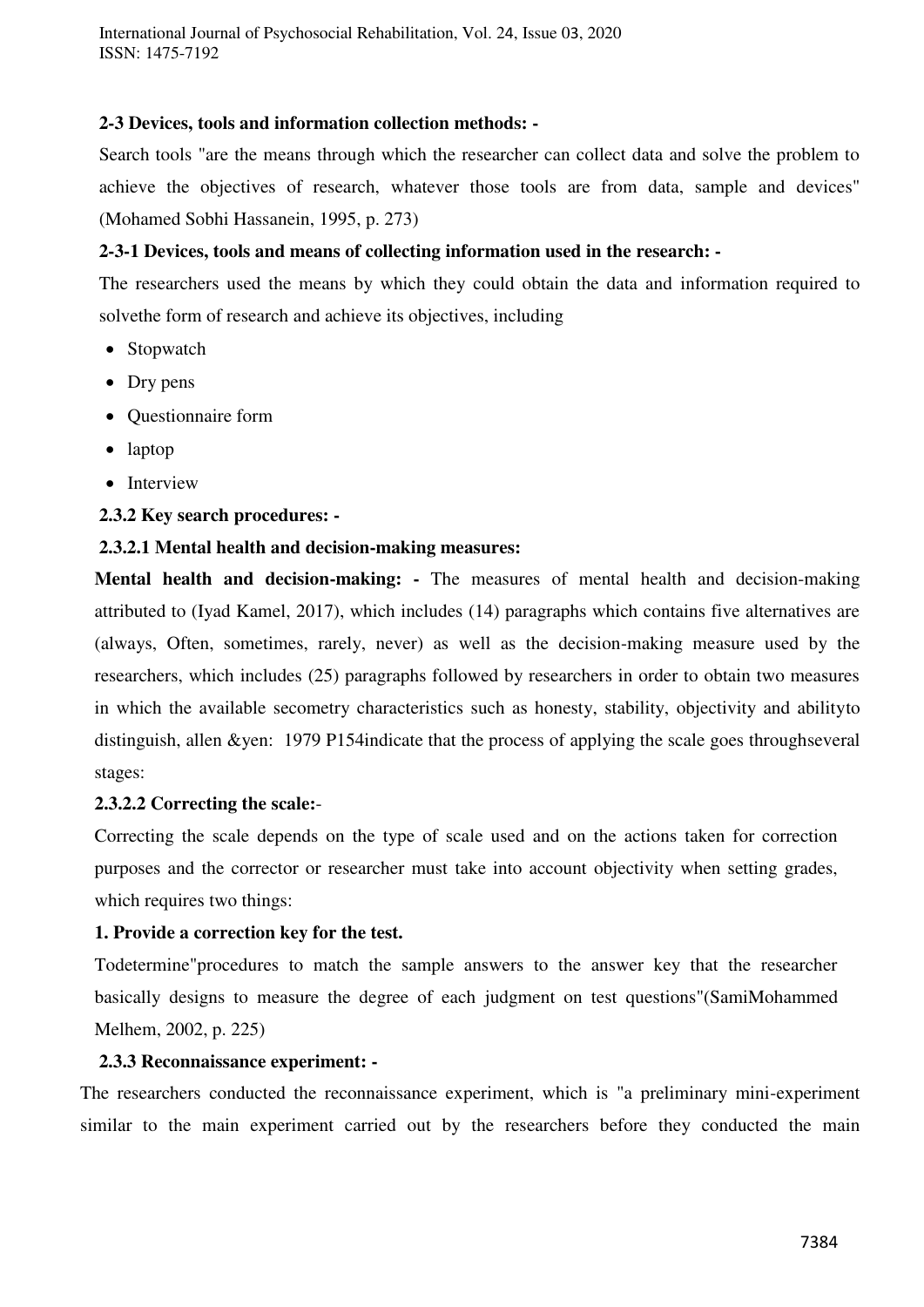experiment with the aim of identifying and avoiding errors (MohamedSobhi Hassanein, 1995, p. 273)" on (25 January 2021 to 31 January 2021) before embarking on the main experiment.

# **2- 4 Field procedures: -**

The researchers distributed the questionnaire forms to the research sample dated (15-2-2021) and up to (3-3-2021) on a sample of (100) judgments from the research community of 180 rulings representing the provinces of Iraq.

# **2.5 Statistical means: -**

The researchers used the percentage law, computational middle, standard deviation, and twisting to extract search results.

# **3. View and analyze the results: -**

This section includes a presentation and analysis of the research results used after being statistically processed in the light of theoretical study and previous studies in order to reach appropriate conclusions and recommendations.

**3-1 Presentation and analysis of the paragraphs of the mental health** scale: -

 In this section, the researchers discussed and analyzed the questionnaire questions, where they determined the rate of appearance of these paragraphs through the use of arithmetic, standard error, standard deviation, twisting factor, hypothetical medium, and then analysis of the results of the paragraphs, **as shown in table 2.**

# **Table #2**

**Shows the computational medium, standard error, standard deviation, sprain factor and the hypothetical medium of the mental health variable** 

|                         | <b>Mental health</b>                          |            |                |                |                |                |                   |
|-------------------------|-----------------------------------------------|------------|----------------|----------------|----------------|----------------|-------------------|
|                         | <b>Phrases</b>                                | <b>Sam</b> | <b>Arith</b>   | <b>Standa</b>  | <b>Standar</b> | <b>Twistin</b> |                   |
| N                       |                                               | ple        | metic          | rd             | d              | g              | <b>Hypo</b>       |
|                         |                                               | num<br>ber | medi<br>um     | error          | deviatio<br>n  | <b>plants</b>  | theses            |
|                         |                                               |            |                |                |                |                |                   |
| $\mathbf{1}$            | I feel able to deal with sudden events during | 100        | 4.760          | 0.0429         | 0.42923        | $-1.236$       |                   |
|                         | the competition.                              |            | $\overline{0}$ | $\overline{2}$ |                |                |                   |
|                         | I rely on my own problem-solving abilities    |            | 4.760          | 0.0429         |                |                |                   |
| $\overline{2}$          | before and during the competition.            | 100        | $\overline{0}$ | $\overline{2}$ | 0.42923        | $-1.236$       | 42.00<br>$\theta$ |
|                         | I feel safe and stable in my performance      |            | 4.740          | 0.0440         |                |                |                   |
| 3                       | during the competition.                       | 100        | $\overline{0}$ | 8              | 0.44084        | $-1.111$       |                   |
| $\overline{\mathbf{4}}$ | Have a variety of ideas in how to deal with   | 100        | 5.000          | 0.0000         | 0.00000        |                |                   |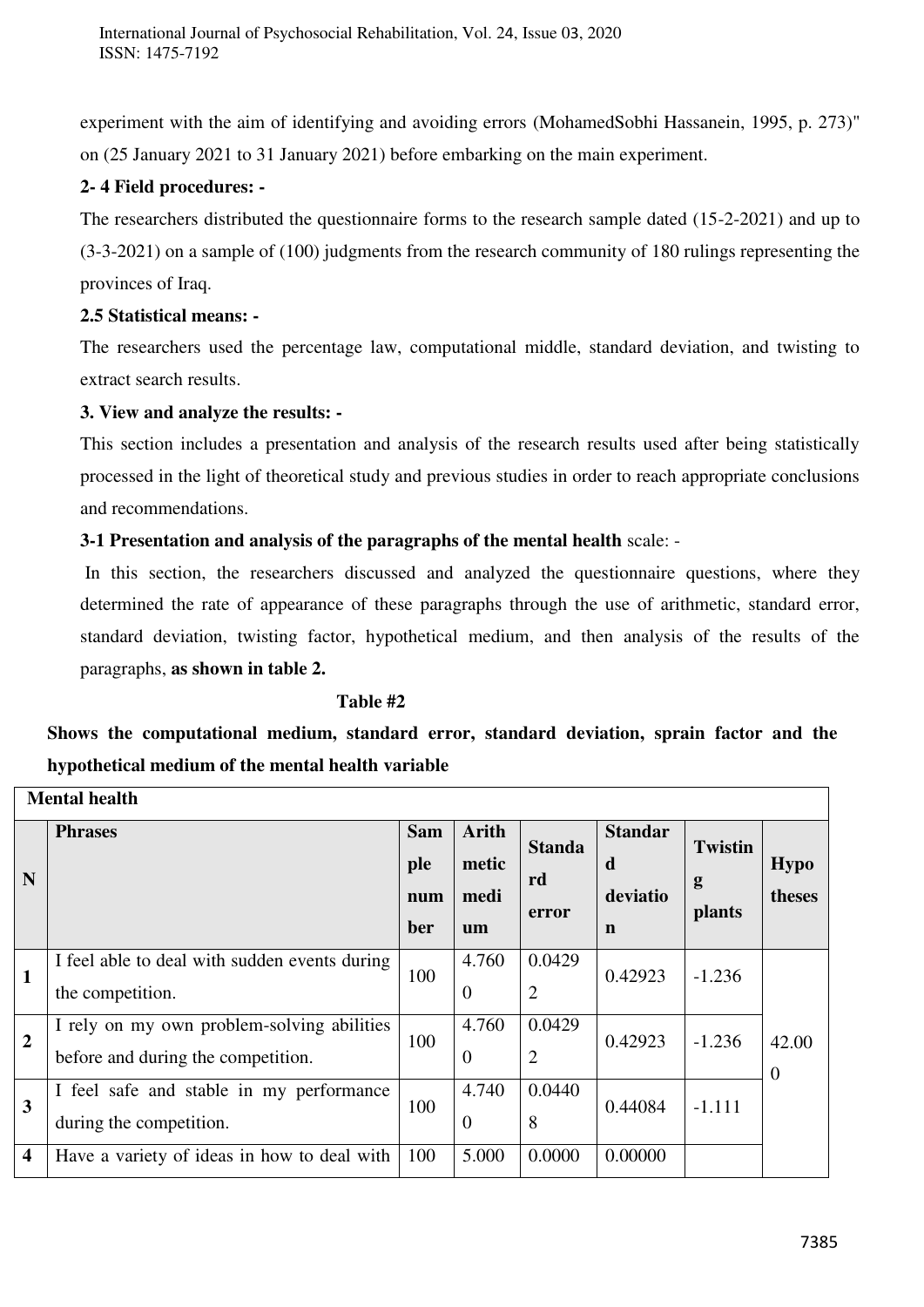|                                         | colleagues during the competition.                                                                                               |     | $\overline{0}$            | $\overline{0}$             |         |          |  |
|-----------------------------------------|----------------------------------------------------------------------------------------------------------------------------------|-----|---------------------------|----------------------------|---------|----------|--|
| 5                                       | I think I can succeed in the future during<br>sports competitions.                                                               | 100 | 4.740<br>$\boldsymbol{0}$ | 0.0440<br>8                | 0.44084 | $-1.111$ |  |
| 6                                       | I think my abilities help me run the<br>competition.                                                                             | 100 | 5.000<br>$\overline{0}$   | 0.0000<br>$\overline{0}$   | 0.00000 |          |  |
| $\overline{7}$                          | I'm proud to belong to my team.                                                                                                  | 100 | 4.760<br>$\overline{0}$   | 0.0429<br>$\overline{2}$   | 0.42923 | $-1.236$ |  |
| 8                                       | Increase the level of self-confidence of my<br>teammates during the competition.                                                 | 100 | 4.740<br>$\overline{0}$   | 0.0440<br>8                | 0.44084 | $-1.111$ |  |
| 9                                       | I accept advice from my fellow judges.                                                                                           | 100 | 3.740<br>$\overline{0}$   | 0.0824<br>$\mathbf{1}$     | 0.82413 | 0.519    |  |
| $\mathbf{1}$<br>$\mathbf{0}$            | I set goals for myself and try to achieve<br>them.                                                                               | 100 | 5.000<br>$\overline{0}$   | 0.0000<br>$\boldsymbol{0}$ | 0.00000 |          |  |
| $\mathbf{1}$<br>1                       | Enjoy good health during the competition.                                                                                        | 100 | 4.240<br>$\overline{0}$   | 0.0842<br>3                | 0.84232 | $-0.482$ |  |
| $\mathbf{1}$<br>$\overline{2}$          | I have knowledge of the scientific and<br>cognitive aspects that help me achieve the<br>best performance during the competition. | 100 | 5.000<br>$\overline{0}$   | 0.0000<br>$\overline{0}$   | 0.00000 |          |  |
| $\mathbf{1}$<br>$\overline{\mathbf{3}}$ | The power of will is my motivation for good<br>performance.                                                                      | 100 | 5.000<br>$\overline{0}$   | 0.0000<br>$\overline{0}$   | 0.00000 |          |  |
| $\mathbf{1}$<br>$\overline{\mathbf{4}}$ | I prefer to rely on myself for success.                                                                                          | 100 | 4.760<br>$\overline{0}$   | 0.0429<br>$\overline{2}$   | 0.42923 | $-1.236$ |  |

Table 2 shows that the statistical description of the mental health scale paragraphs as it was found that the arithmetic average **4.7600),**thestandard error **(0.04292),** the standard deviation **0.42923),** the sprain factor**(- 1.236)** and the hypothetical medium**(42,000)as table 2** shows mathematical circles, standard errors and deviation. The standard criteria and the factors of twisting and the hypothetical center of the rest of the paragraphs of the **scale,** and through statistical indicators show that the sample enjoys good psychological health through the sports and social experience for them, which qualifies them to deal with pressures and psychological problems that the level of their performance in the fights makes them highly flexible psychological and able to achieve emotional balance, and that the social and sports environment in which they live, the level of study, family and economic situation gives them positive energy to enhance their confidence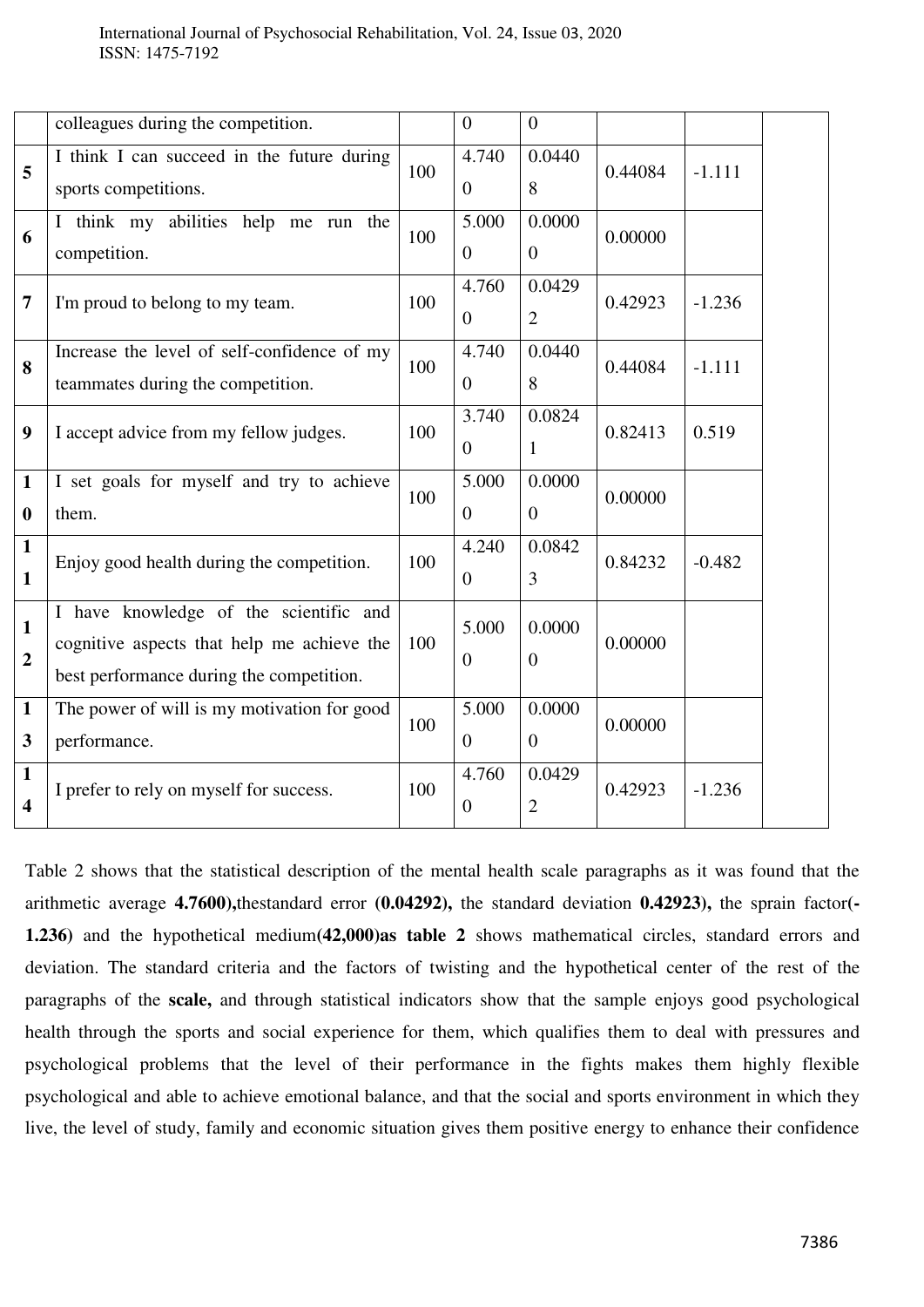in themselves and adapt to the atmosphere of sports competitions and their interaction with each other, which reflects positive for their mental health.

# 3.2 **Presentation and analysis of the paragraphs of the decision-making scale:**-

In this section, the researchers discussed and analyzed the questionnaire questions, where they determined the rate of appearance of these paragraphs through the use of arithmetic, standard error, standard deviation, twisting factors, and the center of thehypothesis, and then analyzed the results of the phrases,**as shown in table 3.**

# **Table3**

**Shows the computational medium, standard error, standard deviation, twisting factor, and the hypothetical medium of the decision-making variable** 

| <b>Decision</b>         |                               |                                 |                                 |                          |                              |                           |                       |
|-------------------------|-------------------------------|---------------------------------|---------------------------------|--------------------------|------------------------------|---------------------------|-----------------------|
| $\mathbf N$             | <b>Phrase</b><br>$\mathbf{s}$ | <b>Samp</b><br>le<br>numb<br>er | <b>Arithme</b><br>tic<br>medium | <b>Standard</b><br>error | <b>Standard</b><br>deviation | <b>Twisting</b><br>plants | <b>Hypothe</b><br>ses |
| $\mathbf{1}$            | P1                            | 100                             | 5.0000                          | 0.00000                  | 0.00000                      |                           |                       |
| $\overline{2}$          | P2                            | 100                             | 4.7500                          | 0.04352                  | 0.43519                      | $-1.172$                  |                       |
| $\overline{\mathbf{3}}$ | P <sub>3</sub>                | 100                             | 4.5000                          | 0.05025                  | 0.50252                      | 0.000                     |                       |
| $\overline{\mathbf{4}}$ | <b>P4</b>                     | 100                             | 5.0000                          | 0.00000                  | 0.00000                      |                           |                       |
| 5                       | P <sub>5</sub>                | 100                             | 4.7500                          | 0.04352                  | 0.43519                      | $-1.172$                  |                       |
| 6                       | <b>P6</b>                     | 100                             | 4.7500                          | 0.04352                  | 0.43519                      | $-1.172$                  |                       |
| $\overline{7}$          | On 7                          | 100                             | 4.0000                          | 0.17408                  | 1.74078                      | $-1.172$                  |                       |
| 8                       | P <sub>8</sub>                | 100                             | 5.0000                          | 0.00000                  | 0.00000                      |                           |                       |
| 9                       | On 9                          | 100                             | 5.0000                          | 0.00000                  | 0.00000                      |                           | 75.000                |
| 10                      | P10                           | 100                             | 4.5000                          | 0.05025                  | 0.50252                      | 0.000                     |                       |
| 11                      | P11                           | 100                             | 5.0000                          | 0.00000                  | 0.00000                      |                           |                       |
| 12                      | P12                           | 100                             | 5.0000                          | 0.00000                  | 0.00000                      |                           |                       |
| 13                      | P13                           | 100                             | 4.5000                          | 0.05025                  | 0.50252                      | 0.000                     |                       |
| 14                      | P14                           | 100                             | 5.0000                          | 0.00000                  | 0.00000                      |                           |                       |
| 15                      | P15                           | 100                             | 5.0000                          | 0.00000                  | 0.00000                      |                           |                       |
| 16                      | P16                           | 100                             | 4.7500                          | 0.04352                  | 0.43519                      | $-1.172$                  |                       |
| 17                      | P17                           | 100                             | 4.5000                          | 0.05025                  | 0.50252                      | 0.000                     |                       |
| 18                      | P18                           | 100                             | 4.7500                          | 0.04352                  | 0.43519                      | $-1.172$                  |                       |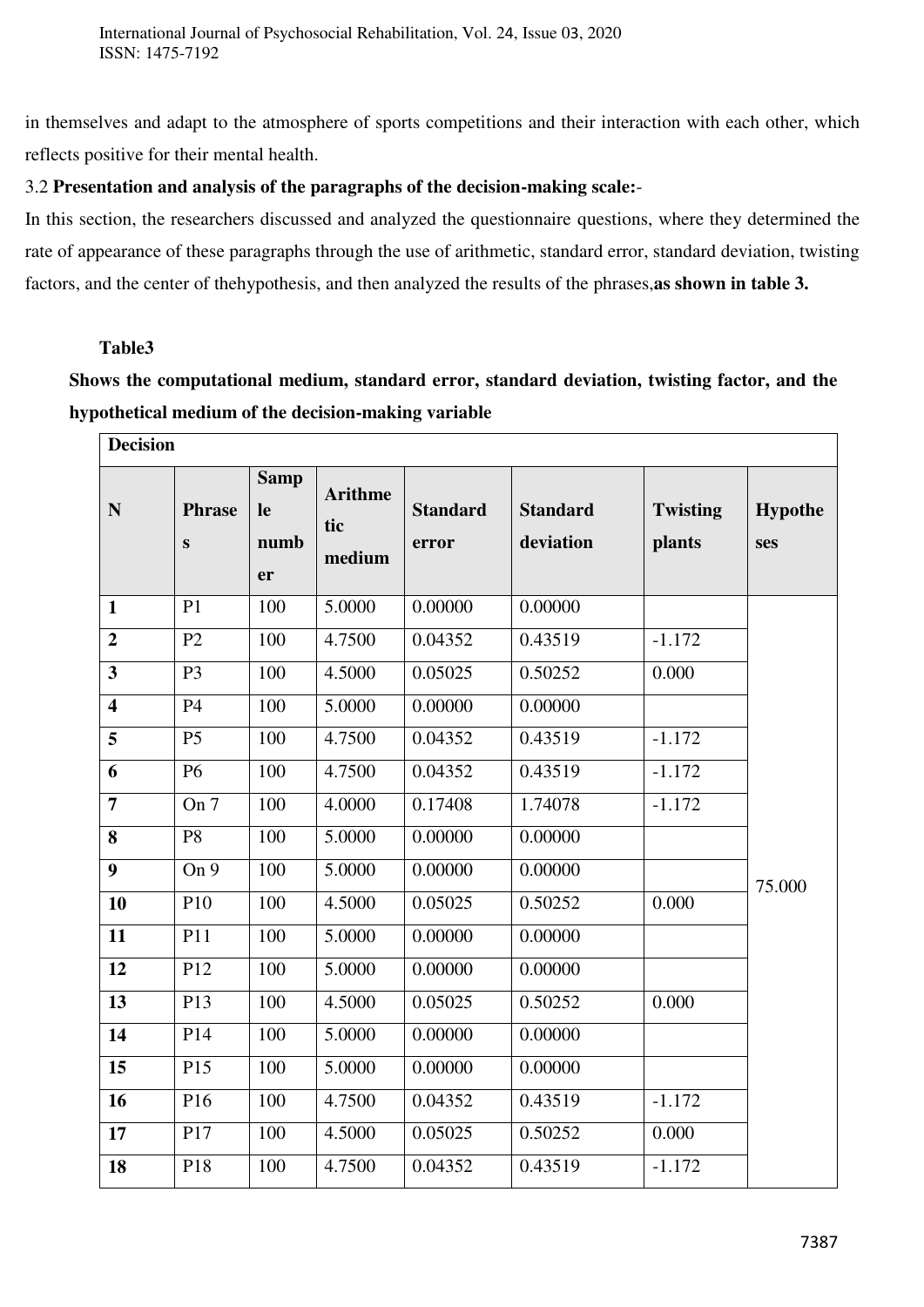| 19 | P <sub>19</sub> | 100 | 5.0000 | 0.00000 | 0.00000 |          |
|----|-----------------|-----|--------|---------|---------|----------|
| 20 | P <sub>20</sub> | 100 | 5.0000 | 0.00000 | 0.00000 |          |
| 21 | P <sub>21</sub> | 100 | 3.7500 | 0.16476 | 1.64762 | $-0.972$ |
| 22 | P <sub>22</sub> | 100 | 4.7500 | 0.04352 | 0.43519 | $-1.172$ |
| 23 | P23             | 100 | 5.0000 | 0.00000 | 0.00000 |          |
| 24 | P <sub>24</sub> | 100 | 5.0000 | 0.00000 | 0.00000 |          |
| 25 | P <sub>25</sub> | 100 | 4.5000 | 0.05025 | 0.50252 | 0.000    |

International Journal of Psychosocial Rehabilitation, Vol. 24, Issue 03, 2020 ISSN: 1475-7192

Table 3 shows that the statistical description of the decision-making scale paragraphs shows that the arithmetic average(5.0000),the standard error (0.00,000),the standard deviation(0.000,000),thetwisting factors(zero)and the hypothetical medium(75,000)where Table 3 shows the computational circles, standard errors, standard deviations, twisting factors and the hypothetical medium of the rest of the scale paragraphs, and through statistical indicators show that the sample has the ability and high efficiency in accuracy by making the right and decisive decisions, as the results of the mental health and decisionmaking scales show a rather good correlation and table **4** explains **this.** 

### **3.3 The correlation between the mental health and decision-making measures:**

Table 4

Shows the simple correlation between mental health and decision-making

|                         | <b>Mental health</b>   |                   |                     |
|-------------------------|------------------------|-------------------|---------------------|
| The correlation between | Link<br><b>Pearson</b> |                   |                     |
| the two scales          | <b>Coefficient</b>     | <b>Error</b> rate | <b>Significance</b> |
| <b>Decision</b>         | $.610^{**}$            | 0.000             | <b>Average link</b> |

#### **Conclusions and recommendations:**

## **4-1 Conclusions:-**

- $\mathbf{\hat{\cdot}}$  Mental health has a clear impact on the accuracy of the decision-making of boxing referees.
- \* The researchers found a correlation between the mental health and decision-making measures of boxing referees.
- $\cdot \cdot$  It turns out that boxing referees are mentally healthy through the 14-paragraph scale that has helped them to make accurate decisions.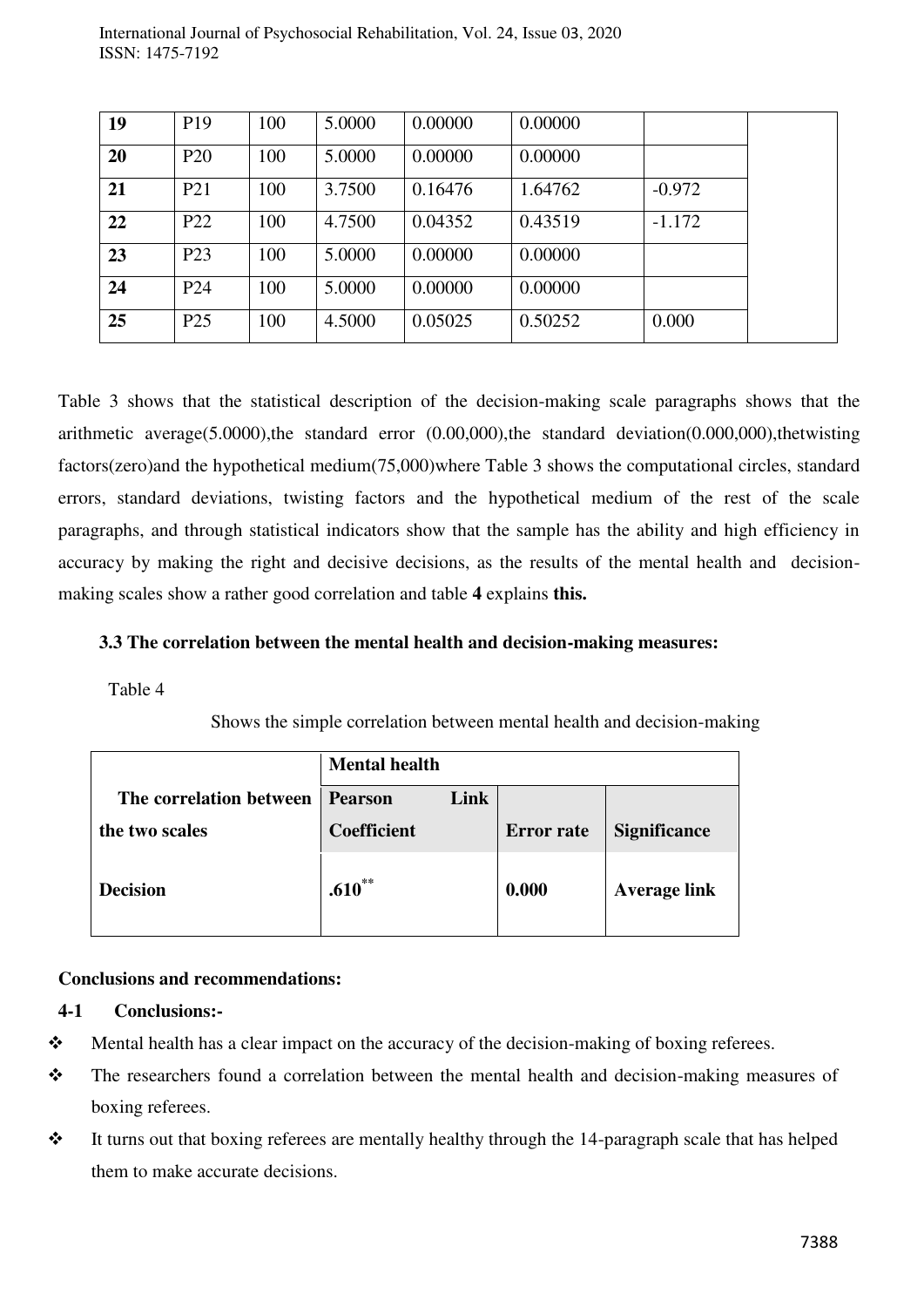It turns out that boxing referees have the ability to be precise in making decisions in difficult situations.

# **4.2 Recommendations: -**

- Studies can be conducted to examine the relationship between the concept of mental health and other concepts.
- $\cdot \cdot$  The possibility of benefiting from the mental health measures and decision-making of the referees of the team games.
- \* The need to take care to strengthen the psychological features that help referees to be accurate in decision-making.

# **REFERENSES**

- Alosi Jamal Hussein; Mental Health :( Dar al-Kutb Printing and Publishing Directorate, Baghdad, 1990)
- Malik Abdul Ghani; Decision Psychology: (Safa Publishing House, Amman, Jordan, 2005)
- Akram Khattabiya; Contemporary Curriculum in Sports Education (Amman, Arab Thought House, I1, 1997)
- Amer Ibrahim Qandilji; Scientific Research and Use of Sources of Information, i1 :(Man, Al Bazouri Scientific Publishing and Distribution House, 1999)
- Mohamed Sobhi Hassanein; Measurement and Evaluation in Sports Education: (C1 T3 Cairo, Arab Thought House, 1995)
- Sami Mohammed Melhem; Measurement and Evaluation in Education and Psychology, i2 :(Man Dar al-Masirah,2002)

**Supplements** 

**Extension No. (1)** 

## **Mental health measure shows**

| N | Phrases                                         | always | Chie So |     |              | $\parallel$ Rare $\parallel$ At all $\parallel$ |
|---|-------------------------------------------------|--------|---------|-----|--------------|-------------------------------------------------|
|   |                                                 |        | fly     | me  | $\mathbf{1}$ |                                                 |
|   |                                                 |        |         | tim |              |                                                 |
|   |                                                 |        |         | es  |              |                                                 |
|   | feel able to deal with sudden events during the |        |         |     |              |                                                 |
|   | competition.                                    |        |         |     |              |                                                 |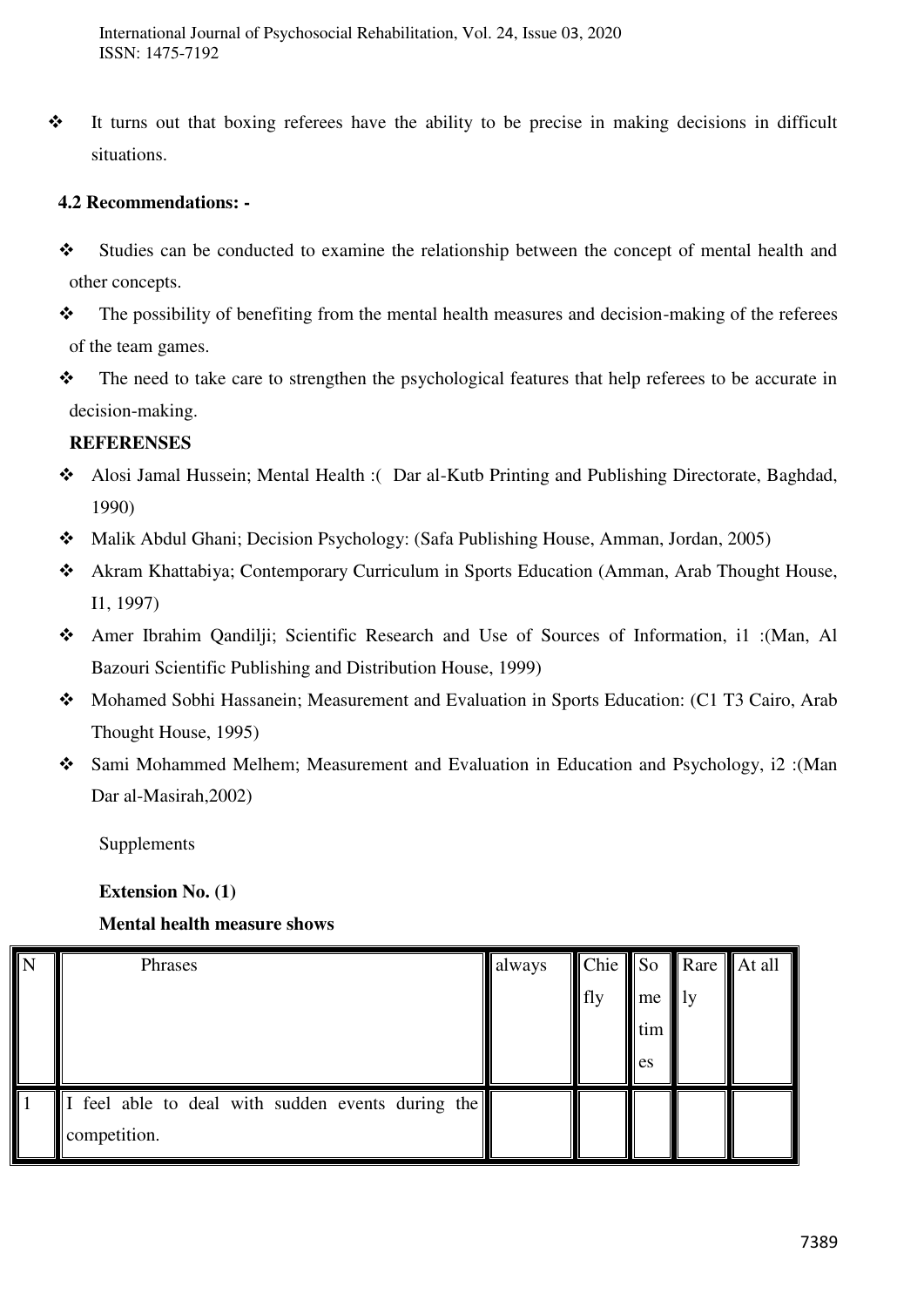| $\overline{2}$ | I rely on my own problem-solving abilities before and<br>during the competition.                                                 |  |  |  |
|----------------|----------------------------------------------------------------------------------------------------------------------------------|--|--|--|
| 3              | I feel safe and stable in my performance during the<br>competition.                                                              |  |  |  |
| $\overline{4}$ | Have a variety of ideas in how to deal with colleagues<br>during the competition.                                                |  |  |  |
| 5              | I think I can succeed in the future during sports<br>competitions.                                                               |  |  |  |
| 6              | I think my abilities help me run the competition.                                                                                |  |  |  |
| 7              | I'm proud to belong to my team.                                                                                                  |  |  |  |
| 8              | Increase the level of self-confidence of my teammates<br>during the competition.                                                 |  |  |  |
| 9              | I accept advice from my fellow judges.                                                                                           |  |  |  |
| 10             | I set goals for myself and try to achieve them.                                                                                  |  |  |  |
| 11             | Enjoy good health during the competition.                                                                                        |  |  |  |
| 12             | I have knowledge of the scientific and cognitive<br>aspects that help me achieve the best performance<br>during the competition. |  |  |  |
| 13             | The power of will is my motivation for good<br>performance.                                                                      |  |  |  |
| 14             | I prefer to rely on myself for success.                                                                                          |  |  |  |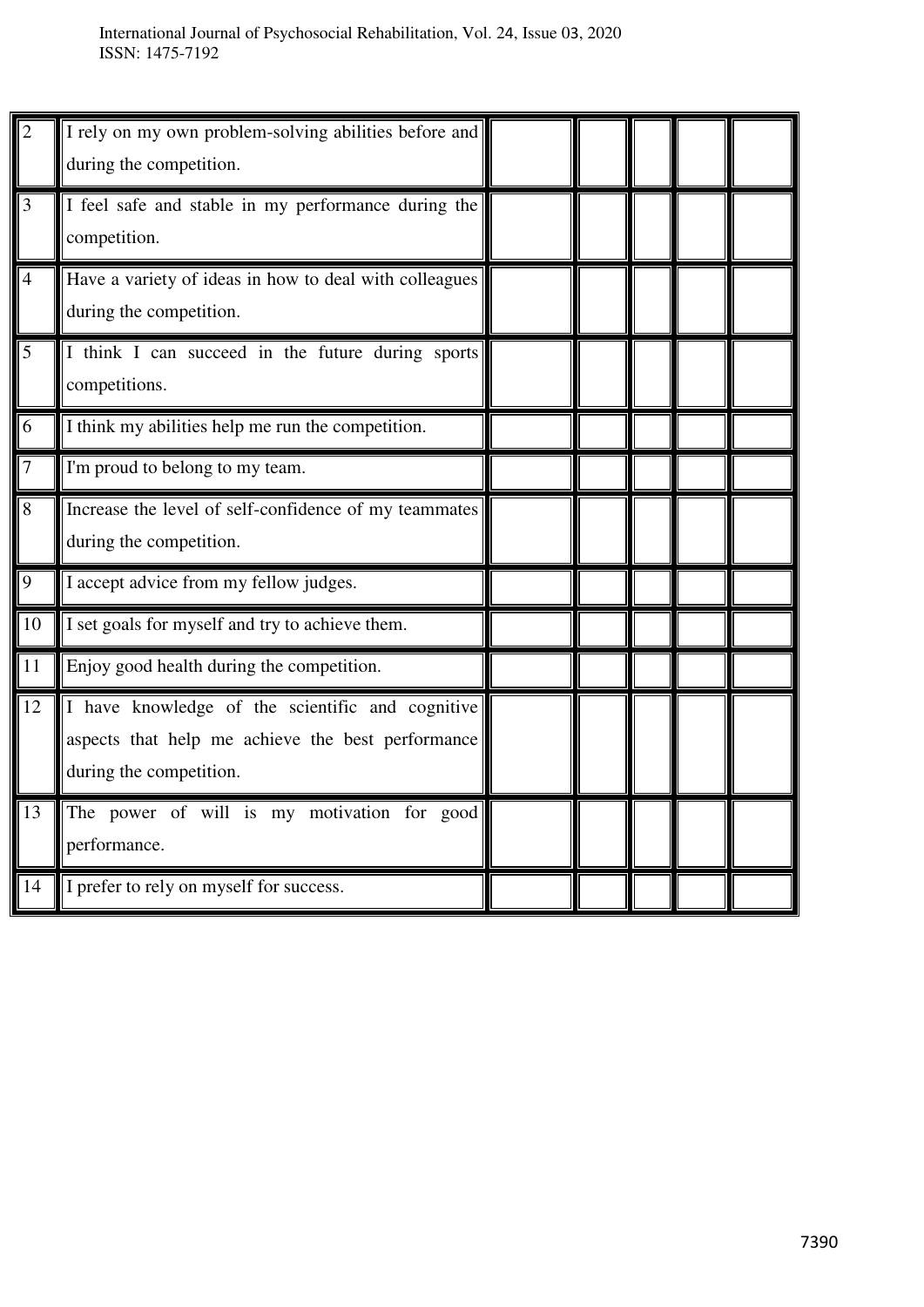# **Extension No. (2)**

# **Decision-making scale**

|                         | <b>Phrases</b>                                     | It      | It      | It           | applies                          | It     |
|-------------------------|----------------------------------------------------|---------|---------|--------------|----------------------------------|--------|
|                         |                                                    | always  | applies | $\mathbf{t}$ | mellrarely                       | never  |
|                         |                                                    | applies | to      |              | me  sometimes.  applies  applies |        |
|                         |                                                    | to me.  | often.  |              | to me.                           | to me. |
|                         | Make the decision while realizing my personal      |         |         |              |                                  |        |
|                         | responsibility to make it during the competition.  |         |         |              |                                  |        |
| $\overline{2}$          | Make a quick decision when we get excited          |         |         |              |                                  |        |
|                         | about the situation that needs a decision.         |         |         |              |                                  |        |
| $\overline{\mathbf{3}}$ | I find it easy to develop a set of alternatives to |         |         |              |                                  |        |
|                         | decisions when I am exposed to a situation that    |         |         |              |                                  |        |
|                         | needs a difficult decision during the fight.       |         |         |              |                                  |        |
| $\overline{\mathbf{4}}$ | I have the ability to prepare myself to make       |         |         |              |                                  |        |
|                         | decisions for the crisis during the competition.   |         |         |              |                                  |        |
| 5                       | I understand the importance of thinking about the  |         |         |              |                                  |        |
|                         | responsibility of others with me in making a       |         |         |              |                                  |        |
|                         | decision.                                          |         |         |              |                                  |        |
| $\overline{6}$          | I control my emotions when I think of a difficult  |         |         |              |                                  |        |
|                         | situation that needs to be taken to escape.        |         |         |              |                                  |        |
| $\overline{7}$          | Make my decisions without thinking about the       |         |         |              |                                  |        |
|                         | standards i judge on the quality of decisions.     |         |         |              |                                  |        |
| IО                      | I tend to make a decision without hesitation       |         |         |              |                                  |        |
|                         | during the fight.                                  |         |         |              |                                  |        |
| $\boldsymbol{9}$        | My decisions depend on my understanding of the     |         |         |              |                                  |        |
|                         | level of error the player caused during the        |         |         |              |                                  |        |
|                         | competition.                                       |         |         |              |                                  |        |
| 10                      | I hesitate when my decisions are inaccurate.       |         |         |              |                                  |        |
| 11                      | I have the ability to evaluate the results of my   |         |         |              |                                  |        |
|                         | decisions.                                         |         |         |              |                                  |        |